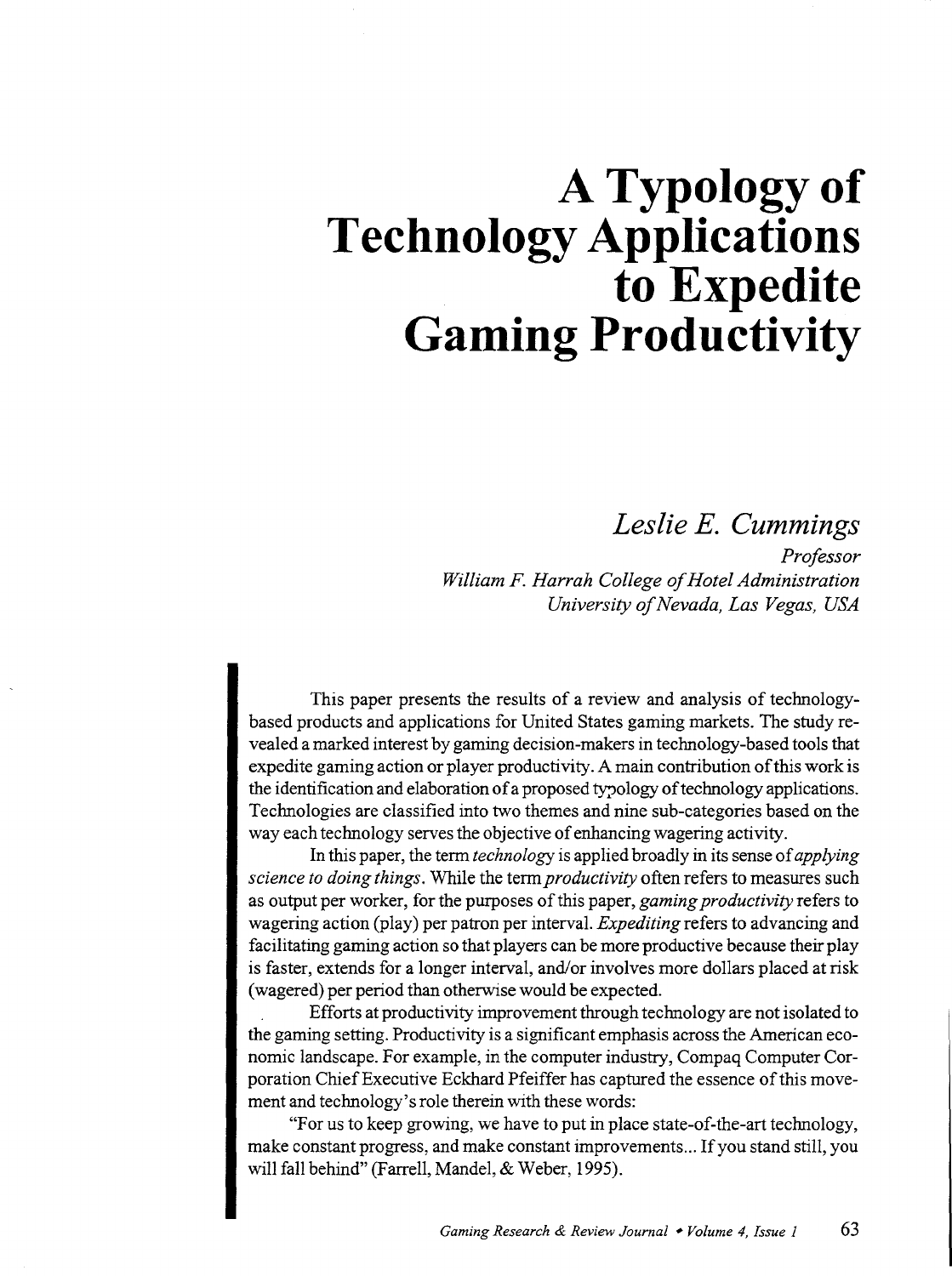Casinos, gaming parlors, racetracks, and other gaming establishments all must<br>operate under the same mandate of harnessing technology for continuous productiv-

ity improvements. In doing so, the gaming industry imports and adapts ideas from other industries, often experimenting with tools in conventional retail areas before migrating them to the gaming floor. As a reflection of this, several examples in this study describe tools such as patron pagers that are more common in environments allied with gaming (e.g., hotels, restaurants) than in gaming itself. Similarly, some technology-driven gaming products such as multi-denominational slot machines (which were only approved

**Casinos, gaming parlors, racetracks, and other gaming establishments all must operate under the same mandate of harnessing technology for continuous productivity improvements.** 

by the Nevada Gaming Control Board in January 1997), have been in use within U.S. gaming settings for such a limited time that it is premature to draw conclusions about their sustained level of influence on gaming productivity.

Determinations and conclusions expressed in this article derive from an examination of multiple gaming information sources. Books and other literature on gaming have addressed the productivity theme presented here. In addition to relevant gaming literature, resources relied upon included interviews with gaming regulators and enforcement persons; gaming seminars; tours of gaming manufacturers' facilities, and interviews with vendors, casino employees, and players.

U.S. gaming and hospitality technology conferences were also used as an important and ongoing research element. Over the four years involved in researching gaming technology trends for this work, the author attended the *World Gaming*  Congress & Expos of Fall 1994, 1995, and 1996, the *Hospitality Industry Technology Expos* in 1995 and 1996; the *International Gaming Business Exhibitions* of Spring 1995, 1996, and 1997; and the first annual *GameTech* Conference in 1997. Conference activities to investigate gaming technology and applications always include discussing products and future plans with company executives, system managers, consultants, manufacturers, and distributors. When the conferences include exhibits, the research extends to viewing product demonstrations, studying product specifications, and discussing gaming products and services with salespersons and technicians.

### **How Expediting Play Works to the House Advantage**

Promoting and facilitating play are important marketing activities within today's competitive gaming environment (Cook & Yale, 1994, pp. 15-16). In the past, gaming operations often could thrive using a "build it and they will come" product-oriented approach to business. However, in areas witnessing the rapid expansion of gaming, this approach no longer appears to be sufficient for success.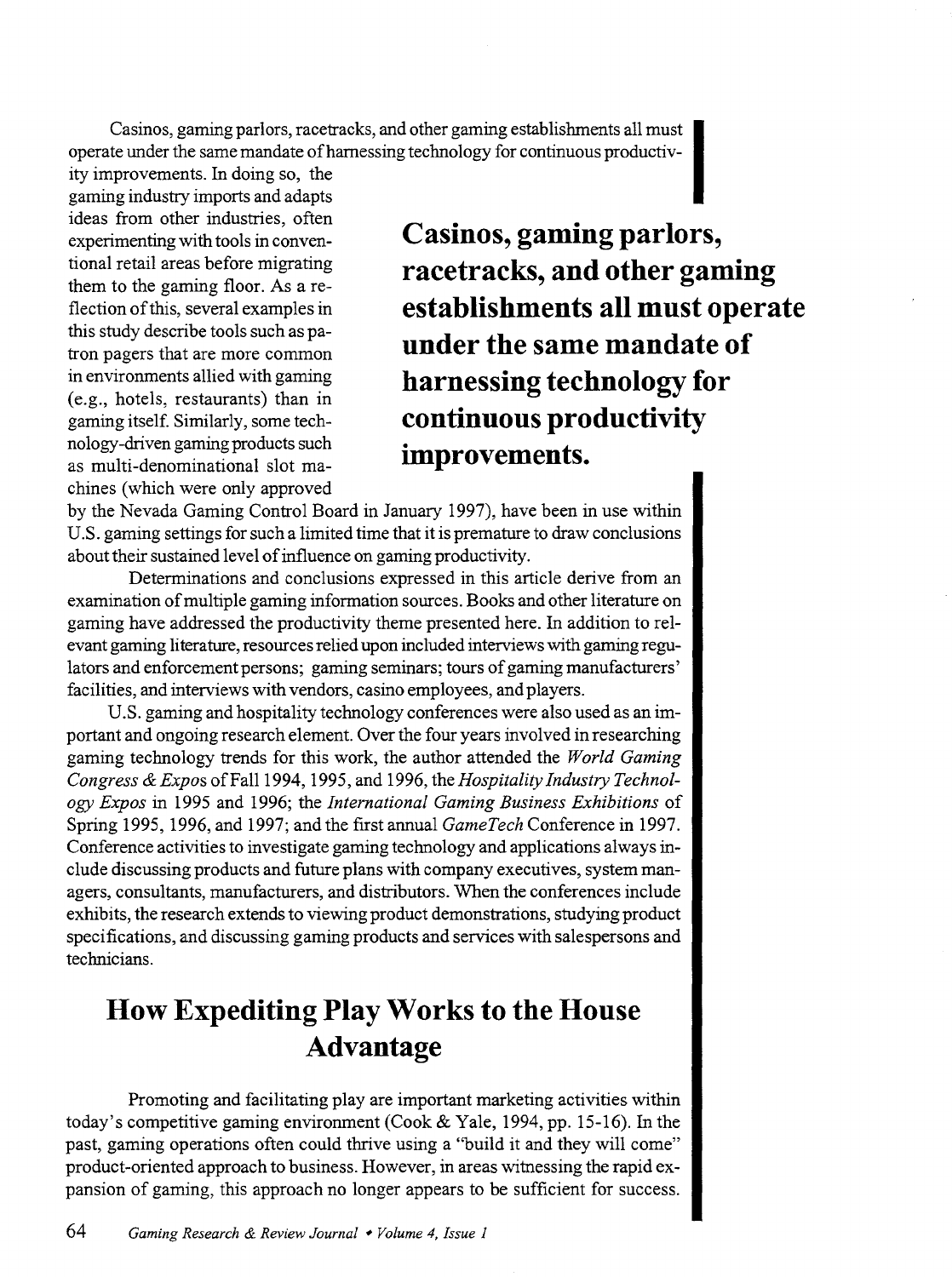#### *A Typology of Technology Applications to Expidite Gaming Productivity*

Expedited play can benefit the gaming operation because of the *casino advantage* or *house edge* (discussed below). The player also is well served in a recreation sense. John Allen Tharpe, gaming services officer for Los Angeles Imperial Bank, emphasizes that keeping the player playing: " .. is mutually beneficial to the player and the casino. *Continuous play* are key words. A manager doesn't want a player to get up from his spot, because he may never come back. By the same token it's good for the player. If someone's on a hot streak, a lot of casinos won't shut down a machine [so the player can attend to tasks and return]. So by bringing services to that player, casinos provide a benefit" (Motu, 1995, p. 7).

In a well-run gaming operation, the *casino advantage* means that over the long run, a volume of play that is relatively higher than the past level of play should result in increased gaming revenues and greater profits. The *casino advantage* is the average amount that statistical analysis predicts the house (gaming operation) will be ahead after a great number of wagers (Friedman, 1982, pp. 18-21; Ortiz, 1992, pp. 26-28). For example, the game twenty-one is estimated to have a *casino advantage*  of from one to six percent. (Due to the number of possible permutations and to the element of skill involved in games like twenty-one, stating the house edge as a range is more realistic than stating it as a precise calculation.) Depending on the jurisdiction, number of coins played, etc., slot machines might be programmed for a *casino advantage* of from less than one percent to more than twenty-five percent.

To understand *casino advantage* relative to the terms *casino win* and *handle,*  consider a player who buys \$100 worth of chips and wagers one dollar per bet until all chips are gone. If the hypothetical *casino advantage* for games this individual played were *one percent,* the player would make 10,000 wagers before he or she lost (and the *casino won)* the entire \$100 bankroll. (In this instance, the casino *handle-* or the total value of all wagers by this patron, is \$10,000.) Of course, the player also could have stopped playing while ahead, or could have won a high payoff jackpot, etc. This is the nature of wagering. The *casino advantage* factor is based on the law of large numbers. While one should not expect every first, third, fifth, etc., flip of a coin to be heads, and each alternate flip to be tails, the law of large numbers holds that, within hundreds of thousands, and ideally, millions of coin flips, heads will come up with the same frequency as tails. The *casino advantage* is the probability deviation in favor of the house that is part of each game. Thus, expressed in its simplest form, expediting play is intended to facilitate, even accelerate, the constant cycling of player action toward large numbers of wagers in order to place the gaming operation at the greatest win advantage relative to players, and to reap relatively increased casino win (or track win, or lottery win, etc.)

### **The Typology**

While tools and technologies to expedite play find incarnations in a wide variety of applications, a typology with two key categories or themes emerged as fundamental at this time:

**Theme 1. Technologies Supporting Services to Keep Players Playing Theme 2. Game Technologies Promoting Optimum Play**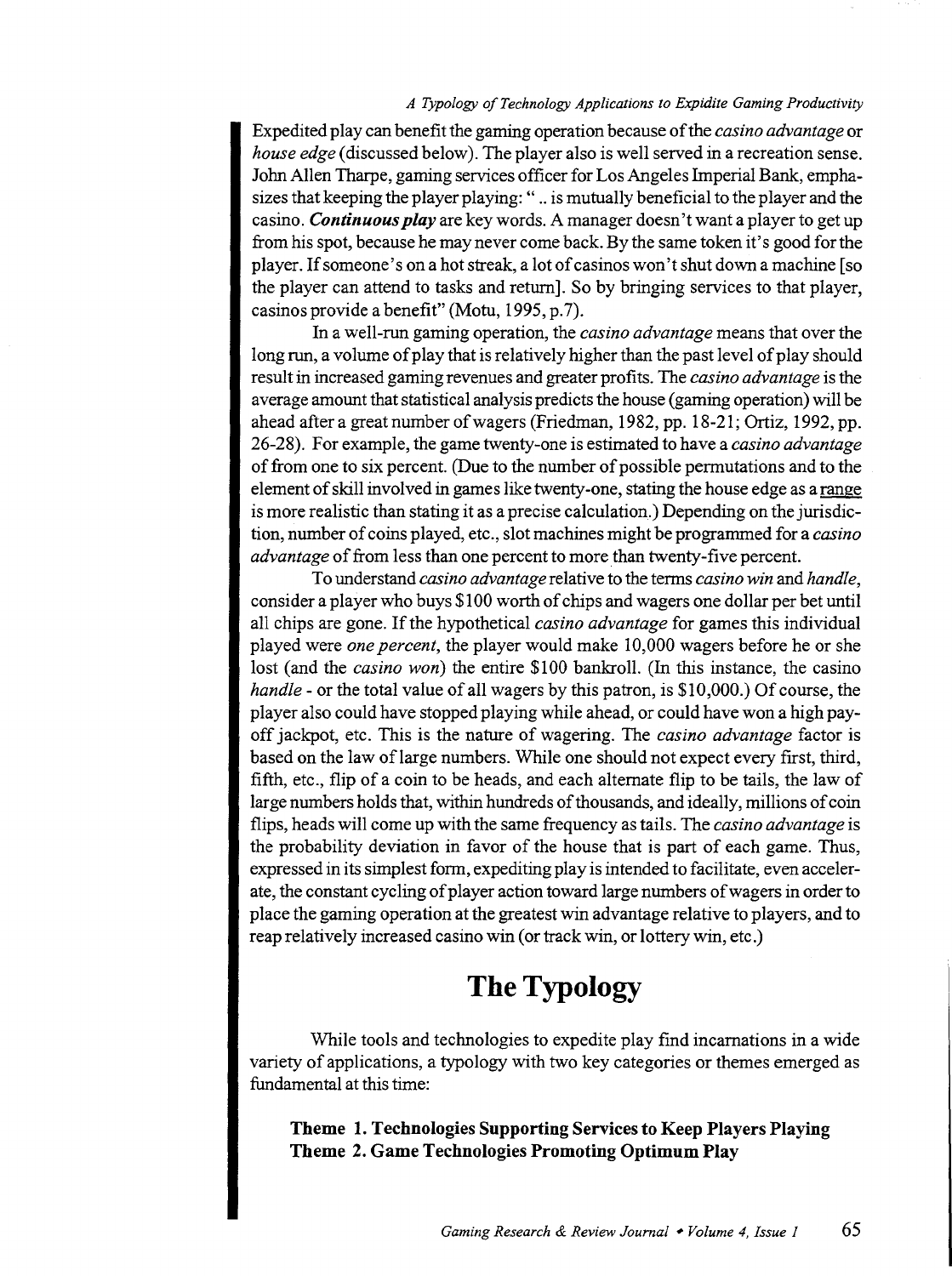Two additional themes arose from this review and are worthy of note due to their relationship with the two above. A third productivity theme, then, is gaming inducements within game machine hardware and software (e.g., auditory and visual effects, as well as games with bonus rewards). A fourth prospective theme is ad-

vanced player-tracking and player-rating systems. These assist gaming operators in identifying differential levels of play by individual players, enabling operators to reward players accordingly. However, as these latter two themes more accurately can be characterized as encour aging play rather than expediting

# For players in need of greater financial assistance than changing dollars to quarters, an evolving array of products supports fast funding.

play, they are considered outside the scope of this classification and are not pursued further in this work.

The balance of this paper is devoted to providing detail of the nine subcategories under the typology's two dominant themes of 1) *technologies supporting sen;ices to keep players playing* and 2) *game technologies promoting optimum play.* 

### Theme One — Technologies Supporting Services to Keep Players Playing

Once a potential player is in a gaming operation, gaming managers have a welldeserved reputation for taking strides to provide *technologies supporting sen;ices to keep players playing.* Access and service are the aims of such equipment as bartop video games, and of such labor as attendants for beverage, change, and game maintenance services. Improving on these and extending into other critical service areas is the subject of theme one. As identified in this investigation, four fundamental types of technology-driven service accommodations to expedite play are listed in Table 1: A) services on-demand B)streamlined funds provision C) facilitating exchange processes, and D) avoiding lines.

#### Table 1. Theme One-Technologies Supporting Services To Keep Players Playing

#### Service Accommodation

#### Example Tools

- 
- 1-A On-Call Services

1-B Fast Funding

- 1-C Simplified Transactions
- 1-D Line-Time Avoidance

Two-way communications via game machines Remote ATM, credit, check cashing, & ID systems Electronic - "Card of the Realm" Automated check-in/out; guest pagers

On-Call Services. In the past, services for guests on the casino floor came available *ad hoc* as roving attendants circulated around their assigned gaming areas to provide beverages, change, game machine maintenance, and so on. Today, rather than wait for a service person to happen by, increasingly, players can initiate service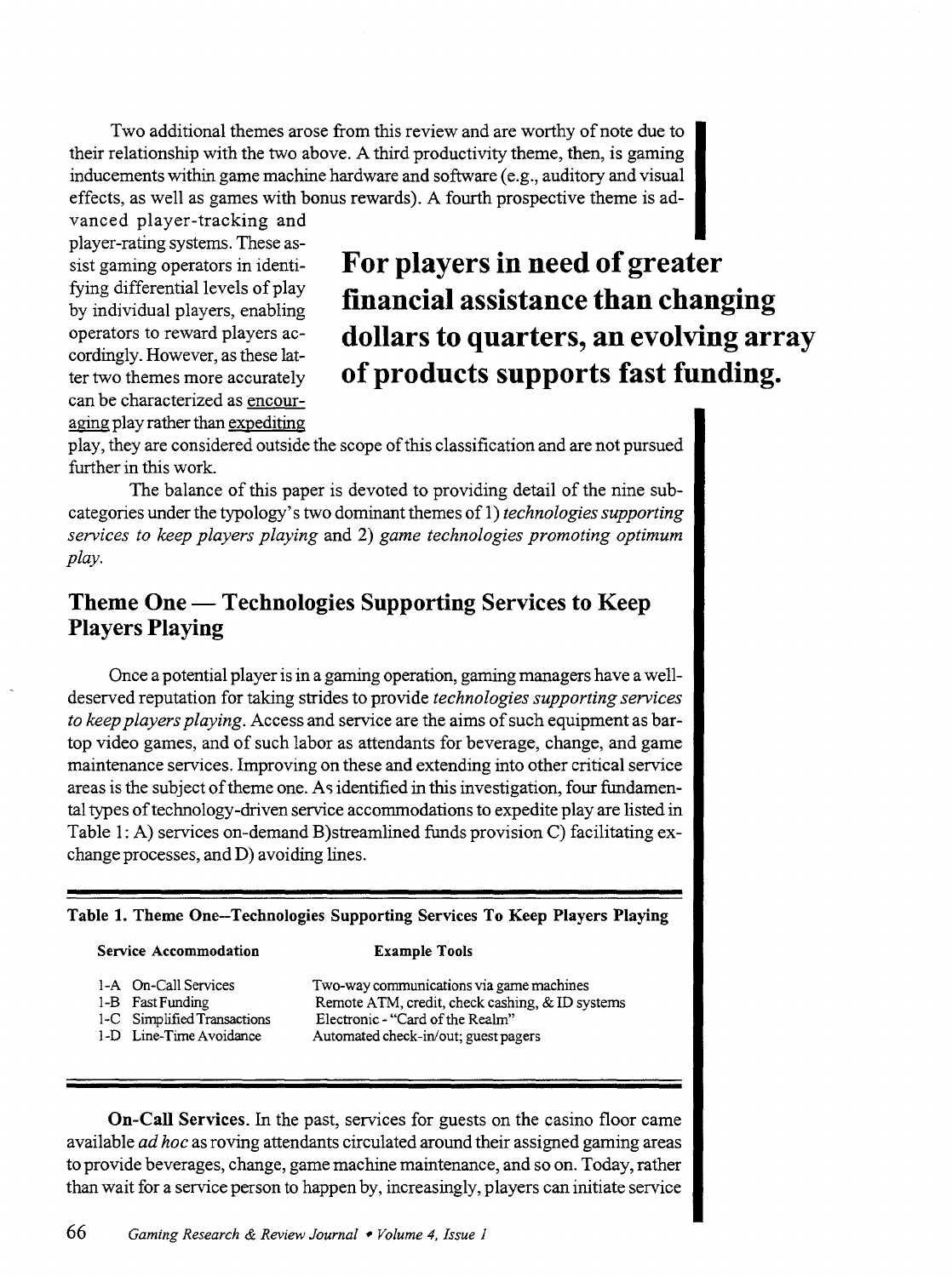requests directly by transmitting a signal through the gaming system on which they are playing. The transmitting machine self-identifies its type and floor location, typically sending the signal either to a manual or automated central dispatch. For the most swift response, newer systems can route the signal to vibrate the call device worn by the appropriate casino employee (i.e., change, maintenance) in closest proximity to the player.

For sending requests, keypads integrated into game machines are today's prevalent guest interface devices. The fact that keypads are not yet in more widespread use may be attributable to their current rudimentary stage of development. For example, some keypads consist of a simple cluster of three buttons inscribed, respectively: *beverage, change,* and *mechanic,* with their use expected to be selfexplanatory. However, forms of the service keypad are fast-evolving, including designs that resemble a telephone keypad with a menu of coded choices.

**Fast Funding.** For players in need of greater financial assistance than changing dollars to quarters, an evolving array of products supports fast funding. These technologies mean that players no longer must leave their games for purposes such as obtaining cash, credit authorization, or markers. Gaming technology author Luther

# **Gaming time also is enhanced when gaming operators can conduct security checks at game-side with speed.**

Martell (1995, p.21) notes that, because profits come from gaming and other spending, "the more opportunities gaming industry management can create for customers to access money, the more customers will spend". Assistant Controller Rob Erwin of Louisiana

riverboat, the Boomtown Belle Casino Westbank, adds the following:

"Making money accessible to players is what it's all about, it's the nature of the business. You have to be able to provide funds so customers can very easily do what they came to do" (Martell, 1995, p. 25).

For larger operations, the mobilized automated teller machine (ATM) is cost-beneficial, and also is the most popular and safest approach for game-side access to money. Emerging systems involve a wireless hand-held unit. Designed to retain the personal touch in the transaction, a casino person brings the unit out to the player, who then swipes his or her bank card through the ATM and keys in a personal identification number. When the transaction is authorized and complete, the casino employee provides the player with cash or chips. Play then can continue without the player ever leaving the game.

Also popular but more risky and expensive to employ (including fees to patrons and uncollectibles) are credit-card advance <sup>1</sup> and personal check cashing systems. For credit card cash advances, portable, high radio-frequency systems link game-side players with their cash accounts via existing telephone communications systems. Even on riverboats (though most players bring cash) electronic requests for funds can travel back to a land-base via cellular phone, transacting normally from that point. Comdata, Inc., Vice President of sales Don Leyrer summarizes the results on gaming productivity of one such verification system in use within a major Las Vegas casino; "There's growth in the overall transaction level and they're dispensing a higher dollar amount" (Motu, 1995, p. 6).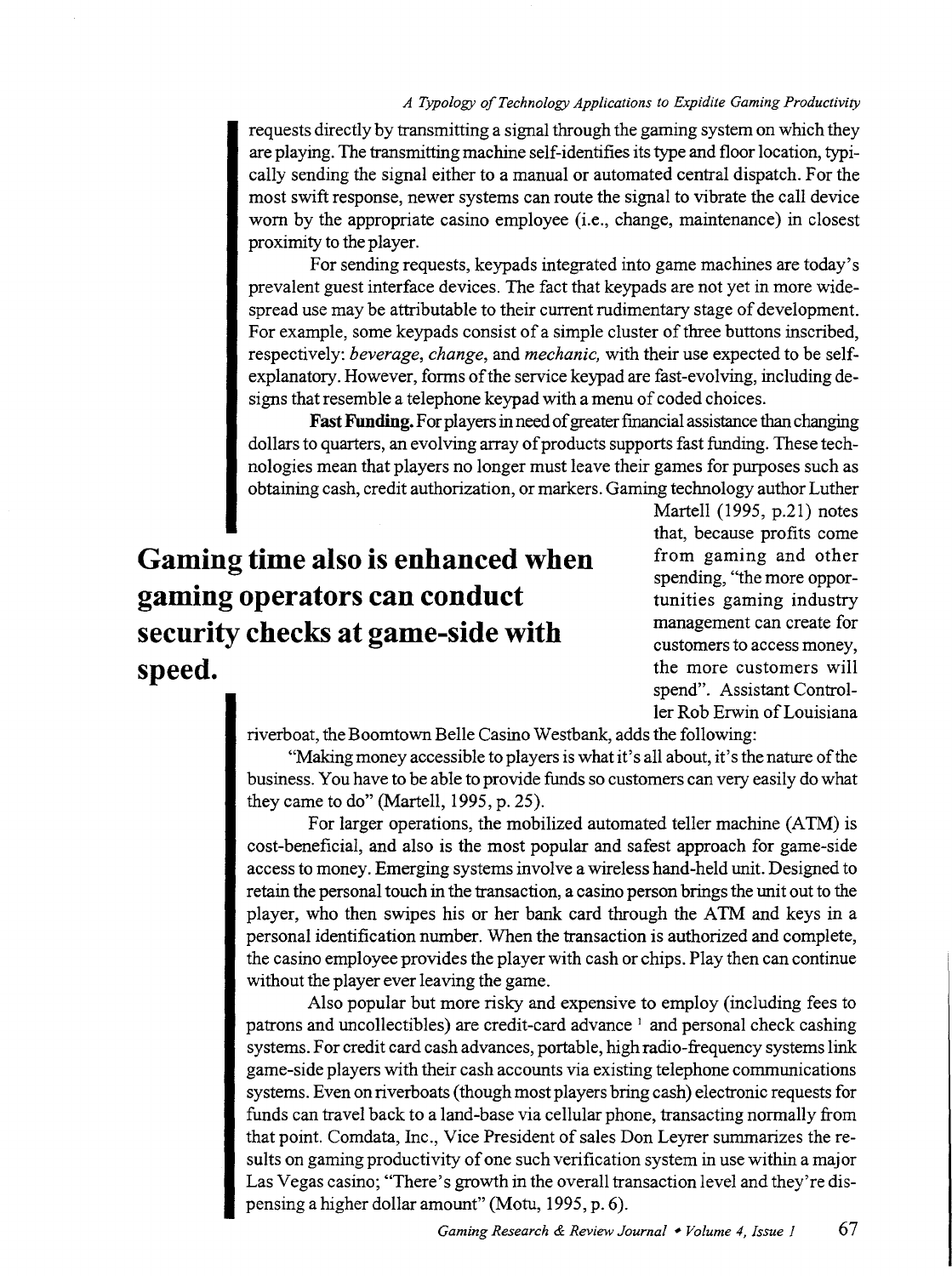Gaming time also is enhanced when gaming operators can conduct security checks at game-side with speed. For this, operators must minimize the time required for verifying an individual's identity. A technology known as graphical ID systems can provide an integrated solution for player identification and fraud avoidance with the convergence of three technologies: mega-data base management systems, imaging, and mass storage. From a scan of an individual's driver's license or/and other existing, captured, and solicited documentation, graphical I.D. systems compile a data base of photo, signature, and financial information. Later, when a player (or employee) needs services that require positive identification, the I.D. system retrieves the relevant information. With this technology, the pit boss can verify ID or a signature, perform player (gaming) ratings, and issue payment checks or markers using a terminal and printer, while neither the pit boss nor the player leaves the immediate gaming area (Poirier, 1995, p. 25).

**Simplified Transactions.** Among the ways that *Foxwoods* mega casino in Connecticut keeps players at the tables is by streamlining the exchange entity, which is money. What began for *Foxwoods* as a simple signature card is now their *Wam-*

*pum Card,* a picture ID and credit/debit card that can be used as cash, both in gaming machines and at table games. With the *Wampum Card,* casino managers have an opportunity to bring transaction convenience and customer service to a new level, yet the entire process of preparing each *Wampum Card* takes less than two minutes. By the time the

**Another tool for keeping players playing and out of lines is a not-so-new technology that is relatively new in gaming applications; paging devices** *for players.* 

patron walks to the pit area, al112 items of customer information can be recorded in the central processing system, which then makes the customer data available throughout the gaming property.

The *Wampum Card* also tracks each patron's accumulated premium, bonus, and other "points" in the form of *Wampum* that can be applied towards purchases throughout the casino complex. The cards track and report play statistics, allowing players to win instant camps based on their game activities, encouraging even more play. Today's *Wampum Card* represents an early phase of a projected cashless environment wherein patrons use the *Wampum Card* as an all-purpose transaction debit card for all expenditures in both the resort and in the local community. The card also will link to major bank card companies via electronic data interchange technologies to aid credit transactions. The bottom line is that *"F oxwoods* customers are more likely to stay at the gaming tables longer than at other casinos" (Langen, 1993 n.p.).

**Line-Time Avoidance.** Expediting play also can be indirect by freeing patron time for gaming. Technology tools can support keeping time available for play that otherwise might have been occupied by doing something (like waiting in line for service) that is less productive from the "house" viewpoint, than continuing play.

In his address to the World Congress of the International Hotel Association, Rick Stanfield (1995), Vice President of Administration of Opreyland, USA, said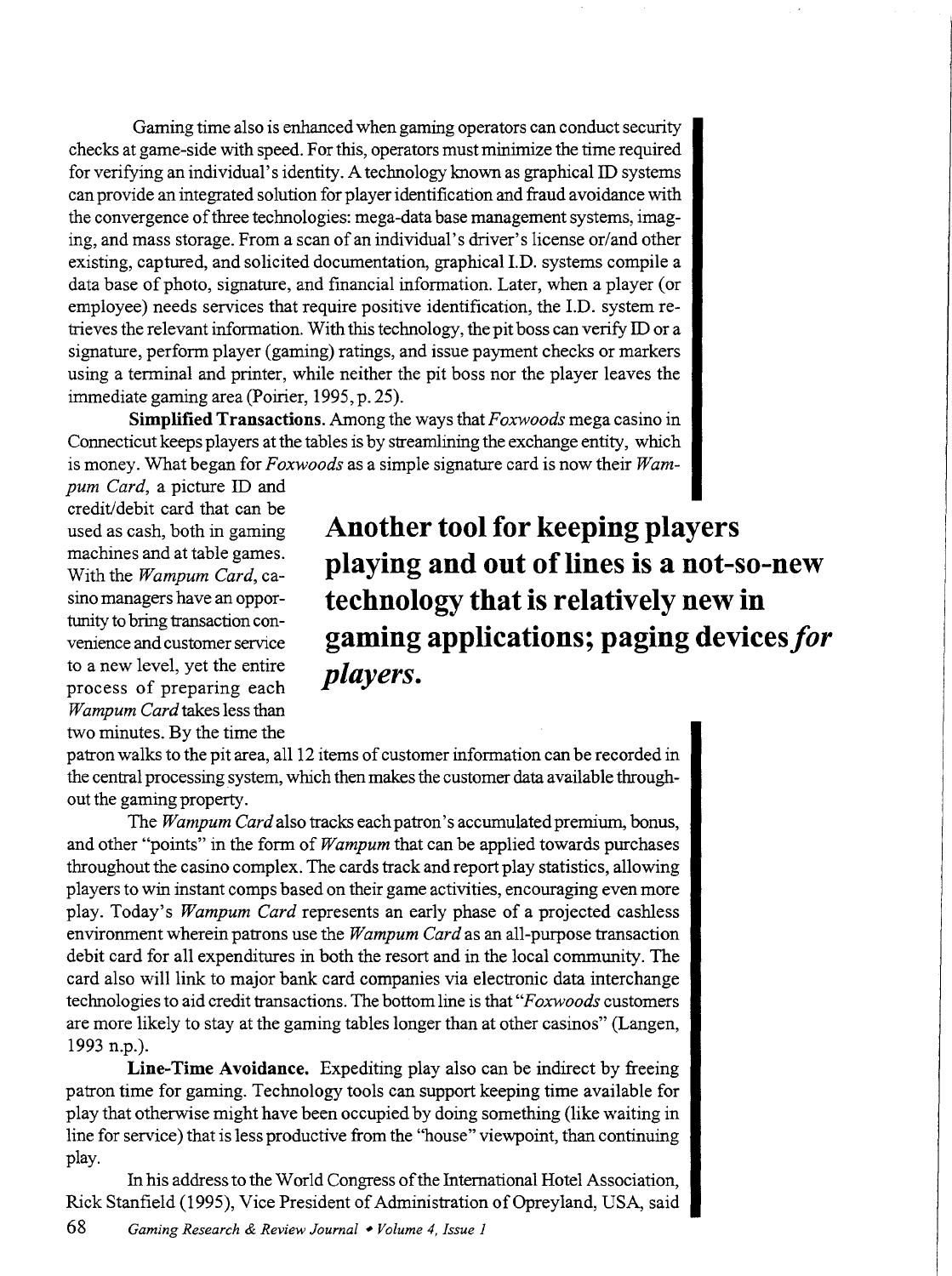that long lines typically are problems because we fail to adequately plan, to train, and to change outdated practices. To illustrate, he called attention to large U.S.

# **Internet wagering will do more to entice persons to go "out" to physical gaming operations.**

lodging operations that already are equipped to keep guests out of lengthy lines, but fail to do so. They have automated property management systems, automated credit verification, and usually obtain guests' credit card information in advance of check-in. Yet

many patrons still face long lines at the front desk because managers are not leveraging these tools by, for instance, *integrating existing* technologies, and training employees explicitly to encourage guests to *use* self-serve in-room, lobby kiosk, and remote check-in/out services (Stanfield, 1995).

Another tool for keeping players playing and out of lines is a not-so-new technology that is relatively new in gaming applications; paging devices *for players.* Scenario -A group of slot players would like a table for six in the prime rib room. Dilemma - Even with reservations, patrons might have a twenty minute wait. Without reservations; ... a very long wait. Instead of taking players out of play to await seating, some casinos temporarily equip a member of the party with a guest pager device. Players then can continue play, confident that they will be called when their table (or game, automobile, room, etc.) is ready.

In addition to supporting play productivity, research shows that guests given a pager actually "will wait a longer interval of time before being seated because they feel more obligated," committed, or cared for (JTech, 1995). Also, anecdotally, patron reaction suggests that being provided a pager can represent a symbol of importance; a significant step above the powerless, herded response many have to being asked to "wait in the lounge until we call you." Thus, guest pagers applied in gaming environments potentially can serve as tools in supporting relatively more play, AND a positive guest experience. While many gaming operations do not have guest rooms or gourmet rooms, the concept of truly exploiting the technologies that are readily available to shorten line-time is appropriate for alleviating patron down-time in *any* gaming setting, whether at the riverboat's cage (bank), the racetrack's windows, or the card club's snack bar.

### **Theme Two-Game Technologies Promoting Optimum Play**

Gaming machines and game environments continue to undergo redesign for greater player productivity. Table 2lists five foci of game efficiencies that come under the second player productivity theme: *game technologies promoting optimum play.* The sub-categories are: A)locations of gaming systems B)concentration of game choices within a single machine C)player controls over game mechanisms D) wager -in-out options, and E)other game technology aspects that streamline play.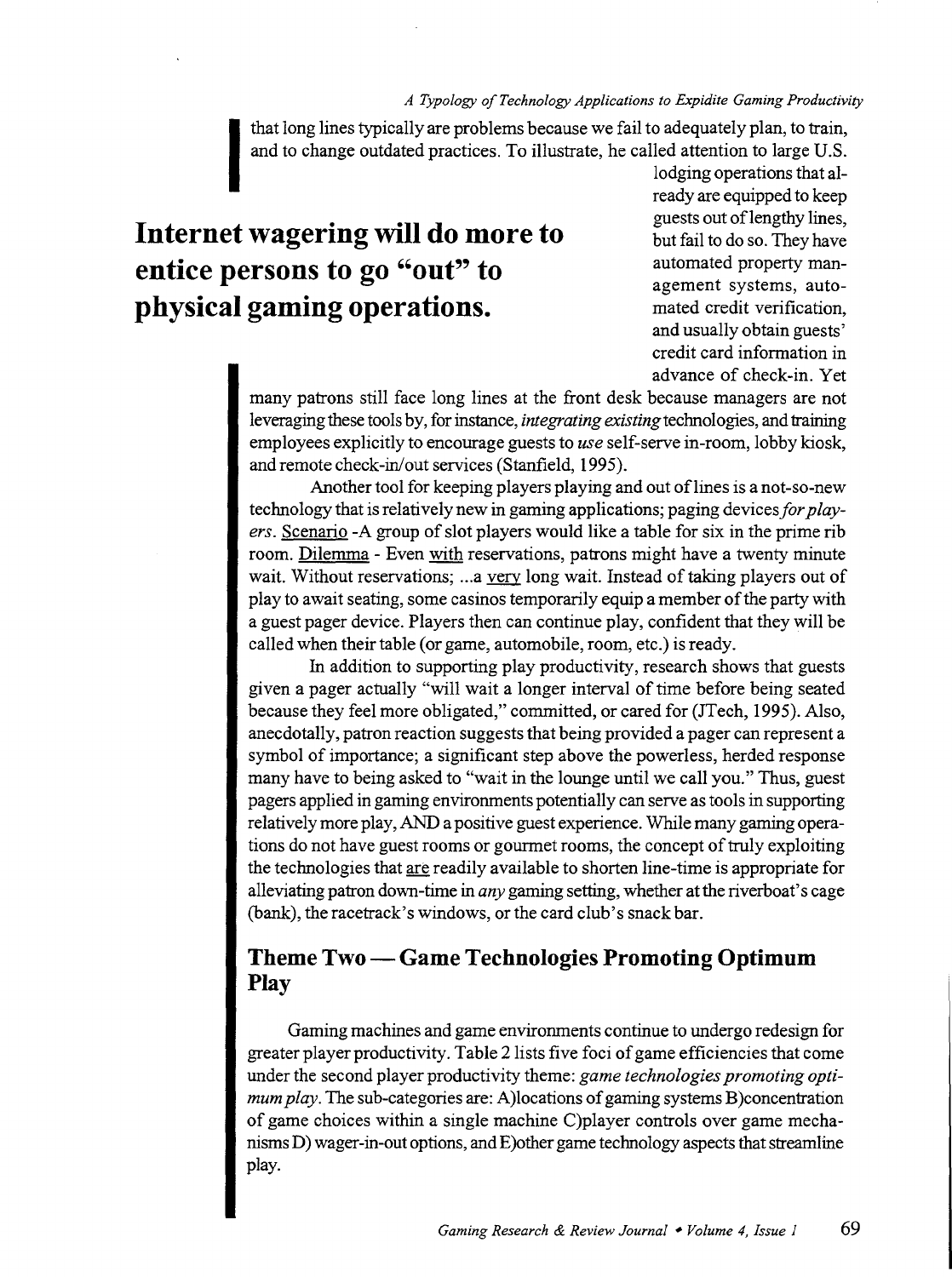#### Table 2. Theme Two-Game Technologies Promoting Optimum Play

Game Technology Aspects

#### Example Elements

- A More Places to Play<br>B More Games per Ma
- B More Games per Machine<br>C More Autonomy
- C More Autonomy<br>D Ouicker Wager
- D Quicker *Wager In-Out* Options<br>E Streamlined Play
- Streamlined Play

Home; Retail; Airlines; Thruways Multi-games; Simulcasting; Picture-in-picture Dealer speed; Self-serve games Bill changers; Debit cards; Hopperless machines Push-buttons; Blackjack productivity; Prompts

More Places to Play. The number and types of places one fmds gaming systems is expanding rapidly. In addition to enhanced access to a greater number of persons, behind this growth is relatively easier access, relatively more frequent exposure, and relatively greater opportunity for casual or impulse play. The tourism industry also is cultivating a new generation of game-players by creating gameembedded attractions for children to enjoy, with or without adult accompaniment. Simple game arcades are unfolding into extensions and hybrids around the world, yielding up-market, high-tech amusement arcades and amusement theme parks. As in adult forms of gaming, these child and family-oriented games can involve playing for tangible prizes (Williams, 1994, p. 72+ ).

The swiftly-growing global network of personal computers known as the Internet represents an enormous potential gaming access vehicle. While the U.S. gaming industry discussion acknowledges that Internet gaming could expedite play,

many regulatory and policy controversies remain to be sorted out if it is to be authorized in the U.S.; challenges ranging from protecting players, to being able to track, regulate, and tax operators. In the gaming industry, the debate rages on as to what might be the overall fi-

# **Potentially, the ultimate gaming location convenience is TV -based home gaming.**

nancial effect on play, and which gaming providers might benefit most. For example, many believe that those with Internet presence will prosper, but others believe that Internet wagering will do more to entice persons to go "out" to physical gaming operations. Ira Sternberg, spokesman for the Aztar Corporation which operates casinos in Las Vegas and Atlantic City, believes that the Internet will promote play by introducing potential players in a non-threatening environment. "And once people are hooked, there's no substitute for the 'real' ... casino experience" (Parets, 1995, p. 104).

As recently as early 1995, it simply was not possible to play blackjack for "real" money on the Internet. This is changing rapidly. For example, Internet Offshore Casinos, operates a legal gaming web site from a Caribbean base. Also, the tiny country, Liechtenstein, offers a weekly InterLotto drawing through the Internet. With minimum jackpots hovering at one million dollars, and their claim that they will pay winners a full65 percent of players' stake money, Liechtenstein's Internet prize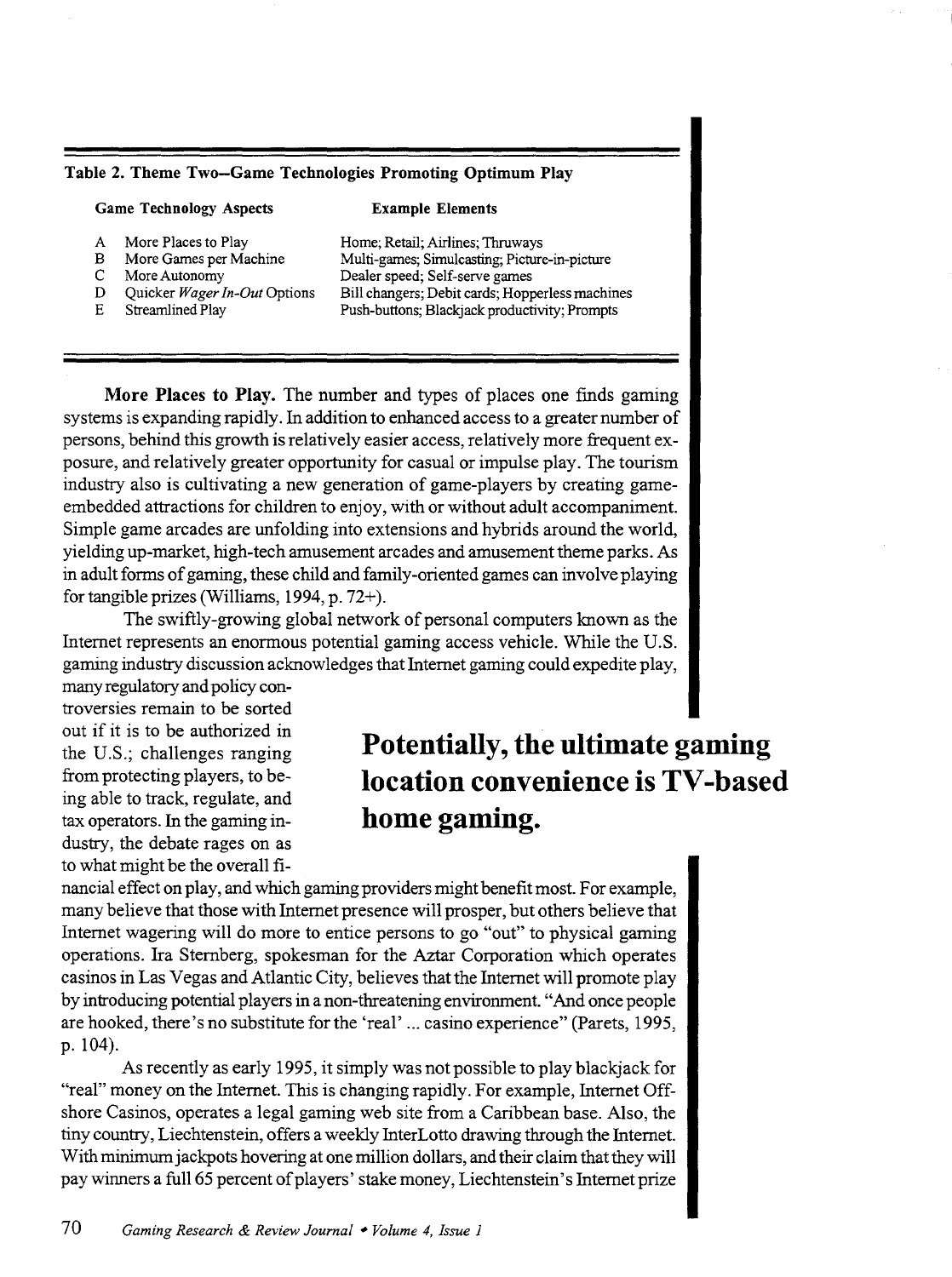pool payout level may be the world's highest. Centrebet is among several thriving Internet gaming companies in Australia. As the largest sports betting organization in Australia, Centerbet claims that from mid 1995 to mid 1997, they have been signing up an average seven Internet accounts daily, of which on average 1. 75 are offshore clients, generally U.S. players (Kelly, 1997). Meanwhile, from Monte Carlo to U.S. Indian gaming, reportedly, a variety of plans are in place for more Internet -distributed "virtual" casinos.

While regulators decide on Internet gaming issues, supporting play with other approaches to expanding play locations appears to be changing from a "come and get it" orientation, to "play here." Game operators are reaching into more and more places that people would visit anyway, as opposed to remaining only in "gam-

**Long avoided, simulcasting at racetracks of live races** *from* **other tracks at last is growing as a means to capitalize on its potential productivity.** 

ing sites." Lottery play opportunities, for instance, are permeating residential neighborhoods, popping-up in operations from the corner mini-mart to local department stores. Gaming is now available on U.S. roadways and in public buildings; indeed, lottery ticket systems are in place on both the New York State Thruway and at the

Pentagon (Doocey, 1994, p. 51; Doocey, 1995a, p. 38). Potentially, the ultimate gaming location convenience is TV -based home gaming. This already is in place to a very limited degree in several U.S. jurisdictions, particularly for off-track race betting.

Tourists also might gamble in-flight. British Atlantic Airways is considering installing casino video games in the back of their airline seats, and Virgin Atlantic already supports play aloft. The U.S. Department of Transportation (D.O.T.) currently does not permit in-flight gambling on flights within, coming to, or departing from the U.S. However, since the D.O.T.lacks the authority to prohibit gaming on flights between foreign airports, Northwest Airlines has experimented with offering gaming on some such flights (In-flight, 1995, pp. 84, 88).

**More Entertainment Options per Machine.** Supporting play means anticipating that players may want to play a variety of games, and to have games and other entertainment available continuously. To make it unnecessary to leave and "shop" in another area or property in order to change games or continue playing, developers are offering a convergence of gaming opportunities within individual game boxes (machines). For instance, in many new slot and video game machine models, players can explore, browse, and experiment with selections from a library of game variations in the same box, while never leaving their seats (See Fig. 1). Players might choose from a menu of six, ten, or more games, including various versions of poker, keno, blackjack, and slots. One slot machine series, for instance, offers a system with six popular video poker games and two eight-line slot games. Another firm offers 100 separate games from which operators can choose in composing and re-composing the ten games to combine on a single machine for the player.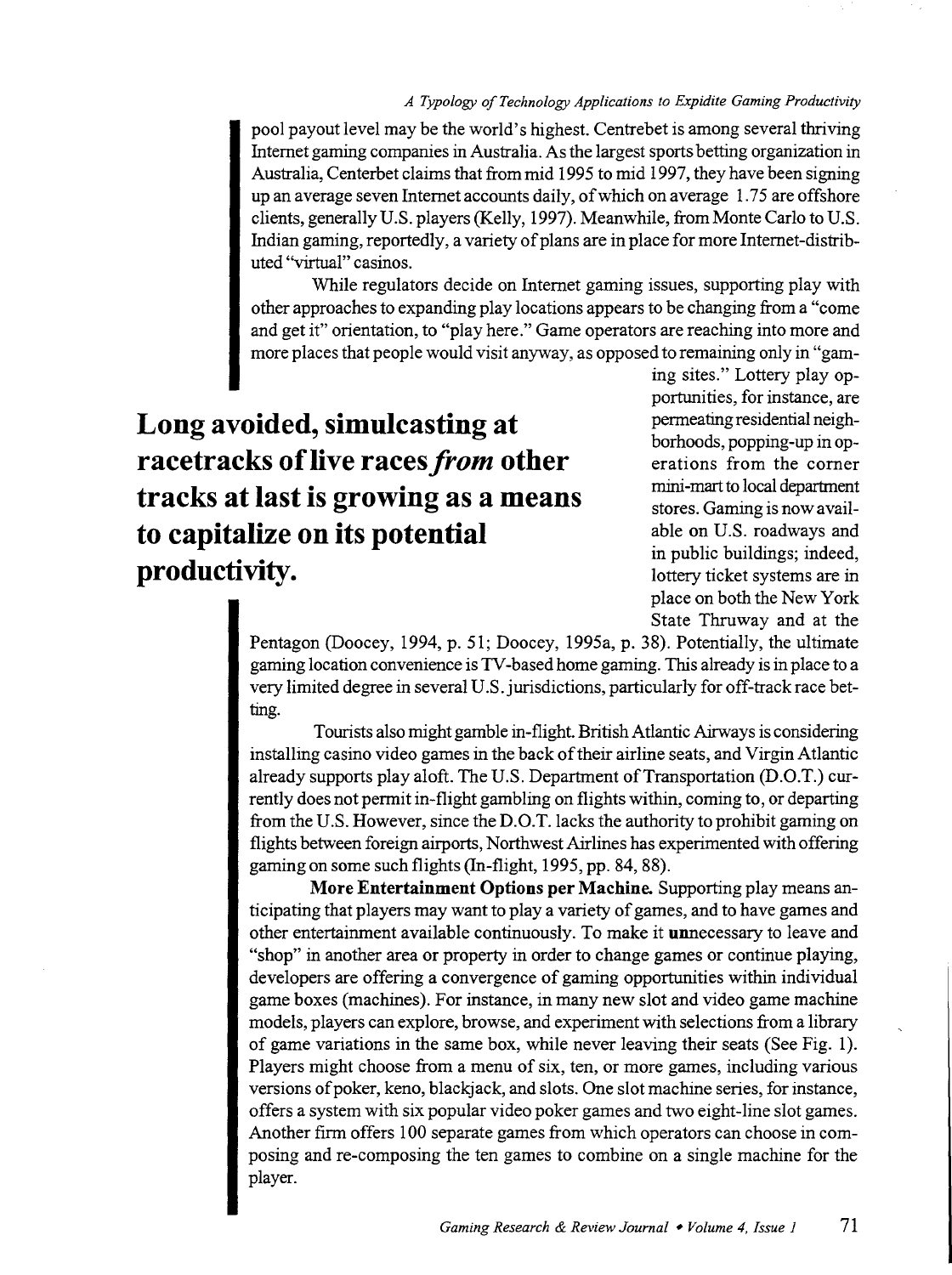### **Figure 1.** *IGT Game King*



*IGT's GAME KiNG* touch screen, video, multi-game machine enjoys great popularity among casino patrons. Photo courtesy of, and with permission of, International Game Technology, Reno, NV.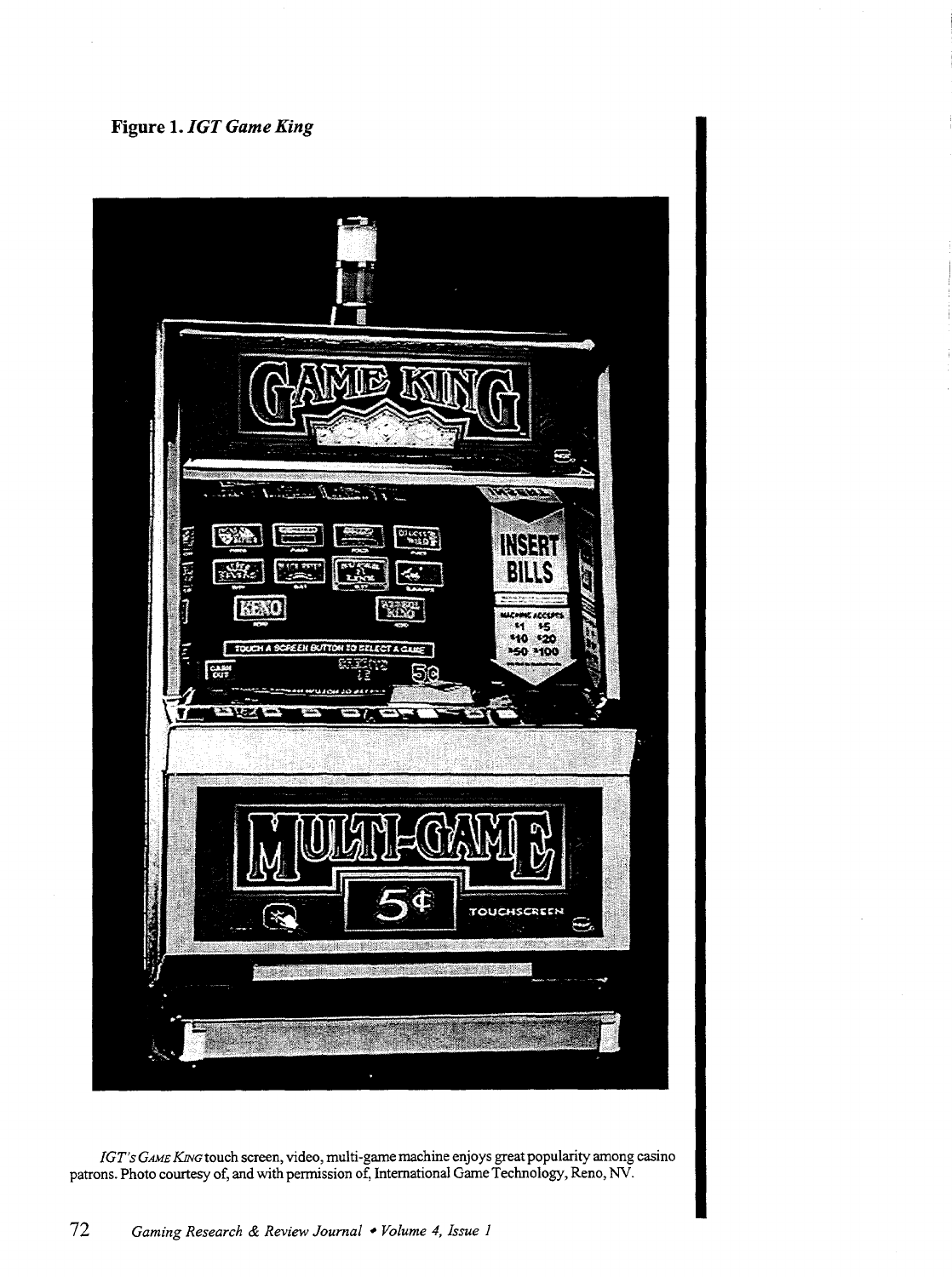#### *A Typology of Technology Applications to Expidite Gaming Productivity*

Providing *casino games* at race tracks as well as in race and sports books promotes play by those who may enjoy the track or sporting atmosphere, but would prefer, at least some of the time, to play poker, keno, etc. With emerging systems, track and off-track bettors can bet a dog or horse race on the same terminal on which they might play video poker. Also, track managers who install gaming machines are expediting play by providing opportunities for race bettors to continue play during lulls between racing action (Doocey, 1995b, p. 30; More tracks, 1995, p. 21).

Long avoided, simulcasting at racetracks of live races *from* other tracks at last is growing as a means to capitalize on its potential productivity. In this way, participating sites can offer races from multiple tracks as a means to enlarge their race card and extend their racing period. With simulcasting systems, track visitors can bet both day and evening, regardless of when the local races run. They can play live local races during the day's race program, then wager on evening harness and quarter horse races that are simulcast to the players' site from other tracks. Simulcasting also can extend play beyond the local race season by making it possible for players to wager on races simulcast from other areas and even other nations during their seasons (McQueen, 1995, p. 60). Finally, to stack play, picture-in-picture video game systems can show players the parade of entrants and betting information for one simulcast race at the same time that the players are able to view the actual race portion of another race.

Catering to the demand for ali-in-one entertainment are game machines with picture-in picture video displays that feature regular television programming. These emerging systems can permit players to view television shows or to enjoy closed circuit special events and personal messaging while they continue their gaming activities on the same machine. Players then do not need to exit the play area to view their favorite programs or events. Expectations are that players will continue to play longer than they would in the absence of the television based on the phenomenon of TV viewing that gave rise to the term"coach potato;" that many seem content to linger for hours as long as the TV is on.

**More Autonomy.** In addition to opportunities to play in more locations and to play more engaging systems, players are being offered greater autonomy in play. Examples can be seen in the ways and degree to which players can *interact with*  and *control* some game aspects. That is, some new slot and video game systems offer players an array of choices in bet levels. Some also provide players a degree of control in adjusting the volume of game sound effects. Some video poker systems permit players to select the speed with which video card games are dealt. Although results are not yet in on their popularity, the multi-denominational slot machines recently authorized in Nevada fit into this category of permitting players to take some control of the game at hand. Once they use the bill-changer to insert their wager, players can specify in what denomination they wish to play; nickels, dollars, etc. And, as noted in the previous segment, some gaming machines allow players to change from one game of chance to another at will, without seeking a new machine.

A different concept of control is the way a game itself is executed. To play poker, a player no longer must sit in on a live poker game. Increasingly, table games (i.e., poker, blackjack, craps) and other games such as keno, bingo, and even roulette - are reaching the market in the form of *player-operated game machines.*  That is, they are player-operated like slot machines, but the game is not slots. (Still the archetype is slot machines, followed by video poker.) Where authorized, player-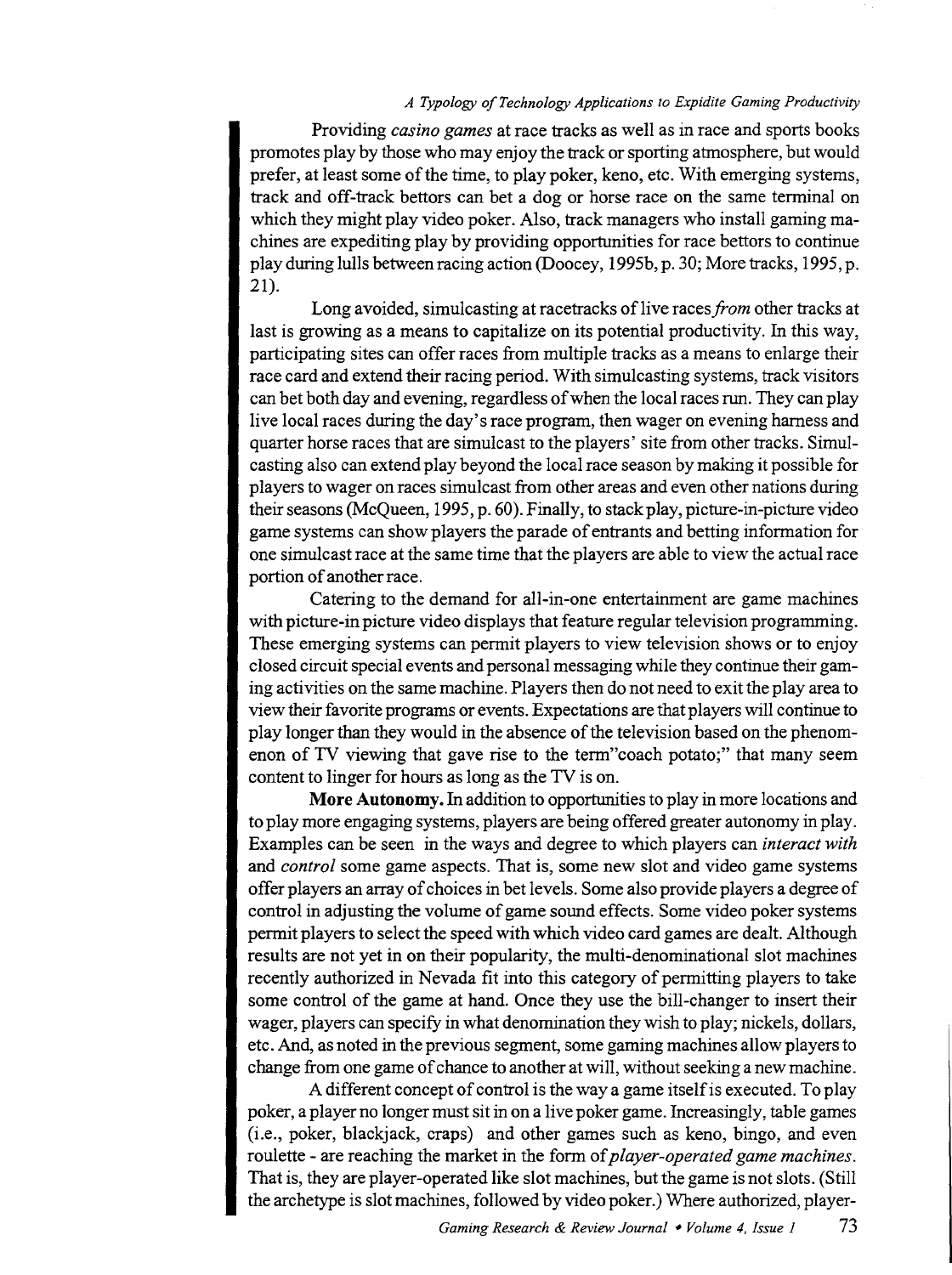operated games often enjoy great popularity. They promote play productivity because, for example, legions play video poker who apparently feel intimidated about playing a live version of the same type of game at a table surrounded by other players and a dealer (Gros, 1995, p. 18; Yoshihashi, 1995, p. Al). In fact, in casinos, player-operated games are trending from providing less than 40 percent of casino revenue prior to 1980, to contributing 60 percent in 1994 (McFadden, 1995, p.l).

Technology also is offering players control over the interface of an instant ticket lottery wager. To place a lottery bet, players no longer must purchase a ticket via a face-to-face transaction with a sales clerk. Skyrocketing play is attributable to self-serve instant-ticket vending machines (ITVM), simple machines that accept money and dispense lottery tickets. Already successful in Australia and Mexico, ITVMs are used or being tested for instant games (not yet on-line lottery games) by state lotteries in 24 U.S. states. Implementing these terminals, states have seen success in expanding distribution of lottery tickets, both in outlets where on-line counter sales oflottery tickets already existed, and in heretofore non-lottery outlets including fast-food restaurants (Doocey, 1995a).

**Quicker Wager In-Out Options.** A number of technology-driven strategies are enhancing gaming productivity by avoiding the need to feed coins into gaming machines. Among the technologies in place that permit players to by-pass coin-in are bill changers and debit cards. In addition to expediting play, these technologies mean that operators neither have to tie up capital in an inventory of the appropriate types of coins for coin-in, nor must they staff change persons to deliver coins.

Where cash play is permitted, including a *bill changer* or *currency acceptor*  in or on gaming machines as a wager input option allows players to execute coin-in with legal tender bills rather than coins. (Most changers are flexible about bill denominations.) Currency changers can enhance player productivity by sparing players the need to locate the appropriate type and number of coins. These systems also eliminate the player's need to tote a tub of coins, and avoid the time-consuming activity of inserting multiple, individual coins for multi-coin wagers. Instead, with a

bill changer, the requested wager sum automatically is deducted from the currency-in credit total. For example, a player may insert into the \$.25 video poker machine's currency acceptor a ten dollar bill as a pool against which to wager (\$10.00 credit). If the player then keys in a five-coin bet

## **Going to the next level of coinless operation are Australian operators with entirely coinless machines.**

 $($1.25)$ , the credit meter simply would indicate a remaining player credit of \$8.75. (This example does not account for any potential credit outcome of the wager).

Until as recently as the early 1990s, currency acceptor systems largely were avoided because of their unreliability and lack of security. However, according to Mr. Bill Wood, President and CEO of Coin Bill Validator Inc., with rapid improvements in a short duration, the inclusion rate of imbedded currency acceptors in all new U.S. games sold as of 1994 was almost 100 percent (Motu, 1994, p. 16). Overall, Charles Lombardo, Vice President of slots for Bally's Las Vegas Casino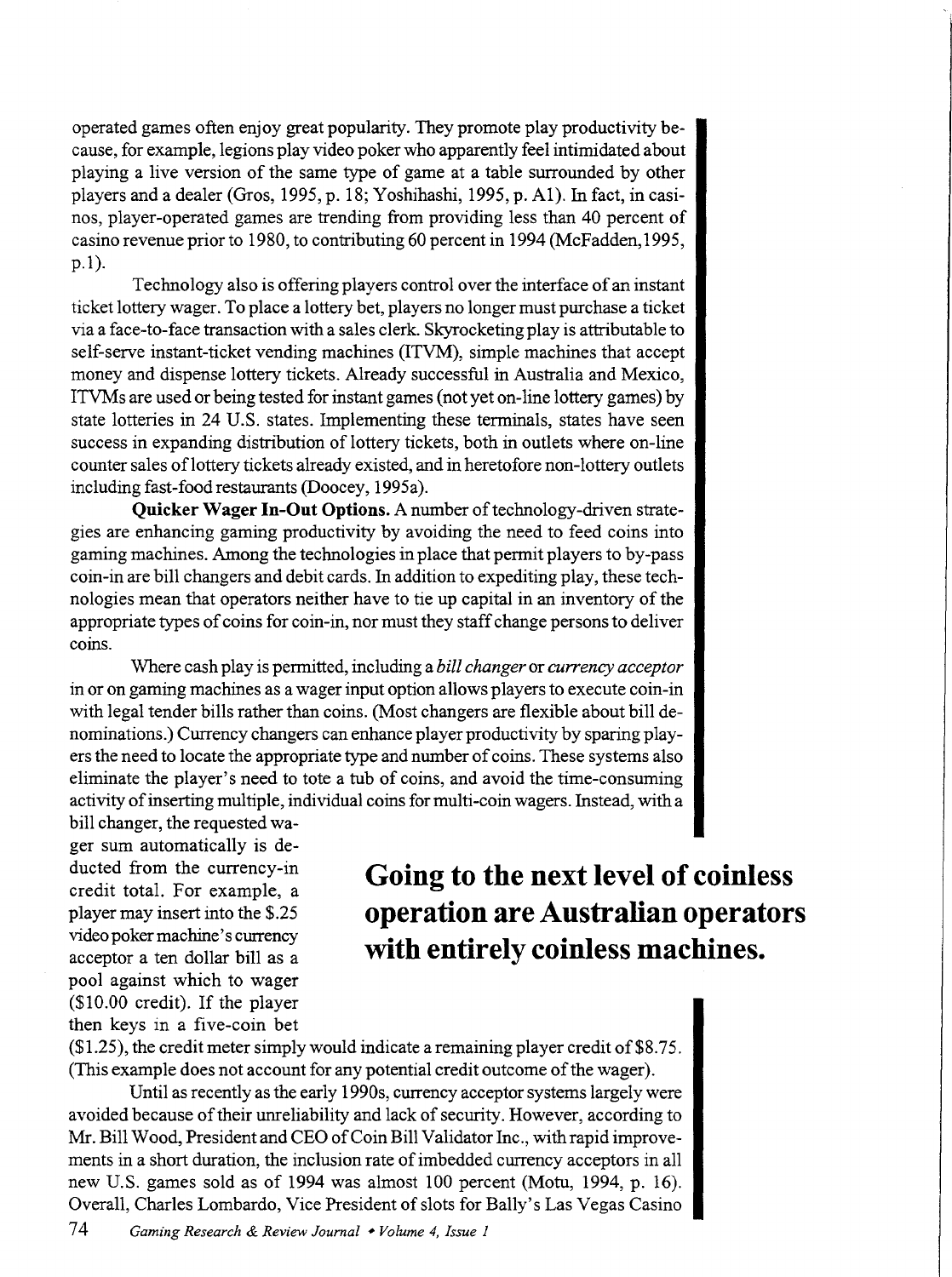notes that bill acceptors both speed play and "help encourage more game play because they make it easier" (Albertson, 1994, pp.19-20).

In U.S. casinos, gaming machines may be coinless for entering the wager, but when regulations permit, most resort to coins for pay-outs because most players still seem to expect and prefer the feedback that clanging coins provide. In mid 1997, however, hopperless or "ticket" slot machines began appearing in a number of local taverns in Southern Nevada. These machines use bill changers for wager input, and instead of coins dropping into the hopper for coin-out, on demand they

# **Systems also are being introduced to shorten down-time associated with player arguments.**

print a receipt of the player's balance. The ticket may be taken to one of the operation's cashiers to be verified and redeemed for cash. According to Freddy Keck, co-owner of a tavern with several hopperless machines; "it's just tourists in the tourist casinos who're inter-

ested in the coin noise. To them it's a novelty." In contrast, those who play in his establishment are local residents for whom gambling is a frequent and unremarkable recreation. His "locals" like the new hopperless systems because they prefer the paper receipt to handling, toting, and redeeming coins. To paraphrase Freddy, locals don't really care about the coin feedback; they just want to *play the game* (Keck, 1997).

To be truly efficient in gaming machine play, why not be cashless *both* for placing the wager and for cashing out? Gaming machines that operate with debit cards respond to this question. One model is the *Request Card,* a special plastic card available *on request* to members of the *Emperor's Players Club* at Caesars Palace (Las Vegas). A player deposits money in an account with a cashier and selects a personal identification number (PIN). The cashier transfers the credit balance electronically to the *Request Card.* The player then inserts the *Request Card* into a machine's club card slot, and the value is moved to the player's machine by electronic funds transfer. The player then replaces the *Request Card* with the regular *Emperor's Card* that tracks and rewards play. To cash out, players return to the cashier. Along with the aforementioned advantages of coinless systems, managers and players see the greatest advantage of this system as security. Players feel more comfortable to stay and play because they need not carry large sums of money during their hours, or days, of play.

Going to the next level of coinless operation are Australian operators with entirely coinless machines. They report experiencing tremendous play levels when relying on electronic player club cards that serve as in-house bank cards. Software introduced at the 1997 Australasian Gaming Expo by Australia's Olympic Video Gaming Company extends this convenience by assigning game wins automatically but with some fanfare as credits to the player's machine. Mr. John Anthony, National Sales Manager Olympic exclaims: "Technology breakthroughs such as where credits go straight back into the gaming machine where the player collects them for the new game have helped the industry move forward. We can reward the player at the time of their excitement — not afterwards. If players collect their winnings as credits, they'll play the games more" (Kelly, 1997).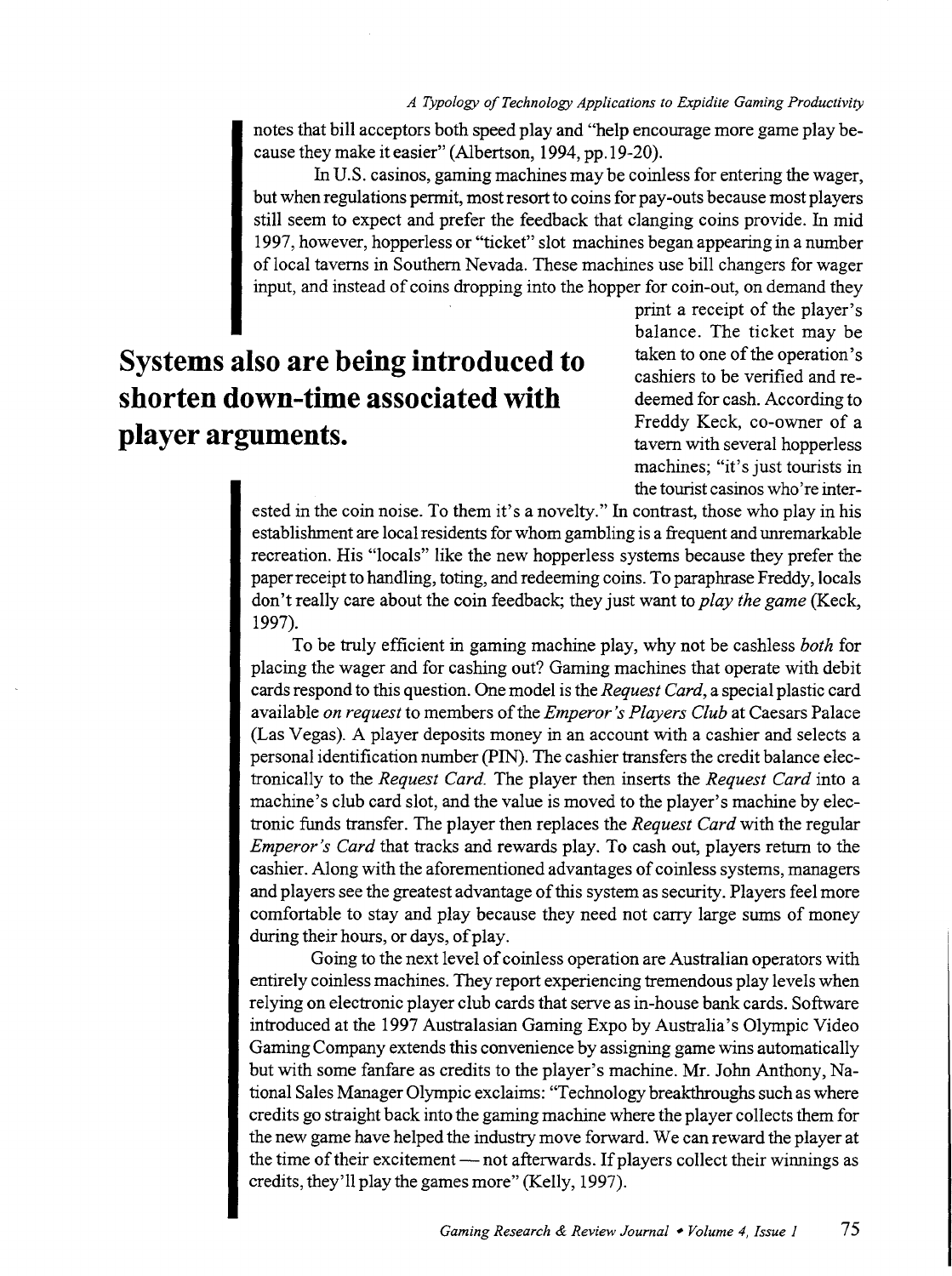When players play longer, faster, and/or more dollars because the value of a win automatically is returned to credit for further play, this variation on coinless technology truly is expediting play.

**Streamlined Play.** Once players are at the games with money to spend and plenty of game options and autonomy, streamlining the mechanics and procedures of the games could ply play still further. Streamlining by pruning dead time or unproductive motions from various phases of play is a particular focus for getting more play into each time interval.

One efficiency shift is in gaming machine design. For example, with slot machines, the *one-armed bandit* machine of old is fading from view. Although a newer slot machine may have a handle, it no longer has a mechanical connection. Instead, a *push-button* triggers a rapidly-executed, electronic round of play. The effective difference in expediting play between the handle and today' s push-button alternative is dramatic. Averaging play at a rate of five games per minute pulling a handle would result in 300 games an hour. If instead the player uses the pushbutton, the number of games can double this rate of play, from 300 to 600 games each hour (McFadden, 1995, p. 25).

A different streamlining strategy involves software-based systems that replace the physical card usually required in gaming player clubs. To play these machines as a club member, instead of inserting the club card to be eligible for game premiums (cards which also are easily forgotten and stolen), players enter their I.D. number and PIN through a keypad on the gaming machine. One such cardless player's club is *Gambler's Bonus,* from a division of Alliance Gaming, Inc. By mid 1997, *Gambler's Bonus* already was networked across 110 small neighborhood taverns and retailers in Southern Nevada, encouraging play by making club play both convenient and rewarding across many outlets.

Another approach to streamlining play is to overcome the inherent lulls in certain games. For example, to trim dead time from the game cycle of live blackjack, intelligent card scanners can scan the dealer's own face-down cards and signal when he or she has dealt blackjack or "21". If a blackjack dealer does have "21", say promoters, why (essentially) waste play time going through the motions of completing the game when the time use is unproductive to the player and the house? Based on actual casino operations, one such system reportedly increased the number of hands played by approximately five percent, increasing table profitability ( Peripheral, 1995). Promoters also claim that these devices deter dealer/player collusion, and thus "can increase hold by 2% by making cheating next to impossible" (Grogan, 1995, p. 30; McFadden, 1995, p. 25).

Systems also are being introduced to shorten down-time associated with player arguments. One approach is diskless, tape less instant replay video that continuously films table games. Without waiting for security to locate surveillance footage, the system is used to provide instantaneous replays of up to several minutes of recent play. Another quite revolutionary set of technologies currently being adapted in a joint venture involving a U.S. and a European firm is a system to assure blackjack and baccarat game accuracy and security. The system involves special playing tables and microprocessor-embedded game chips that send radio waves to the game's computer. When fully-configured, the system will eliminate time that ordinarily might be lost to play or pay-off disputes, because the computer will show exactly what was played, what was paid, and what was bet in each player position (Poirier, 1995, p. 9).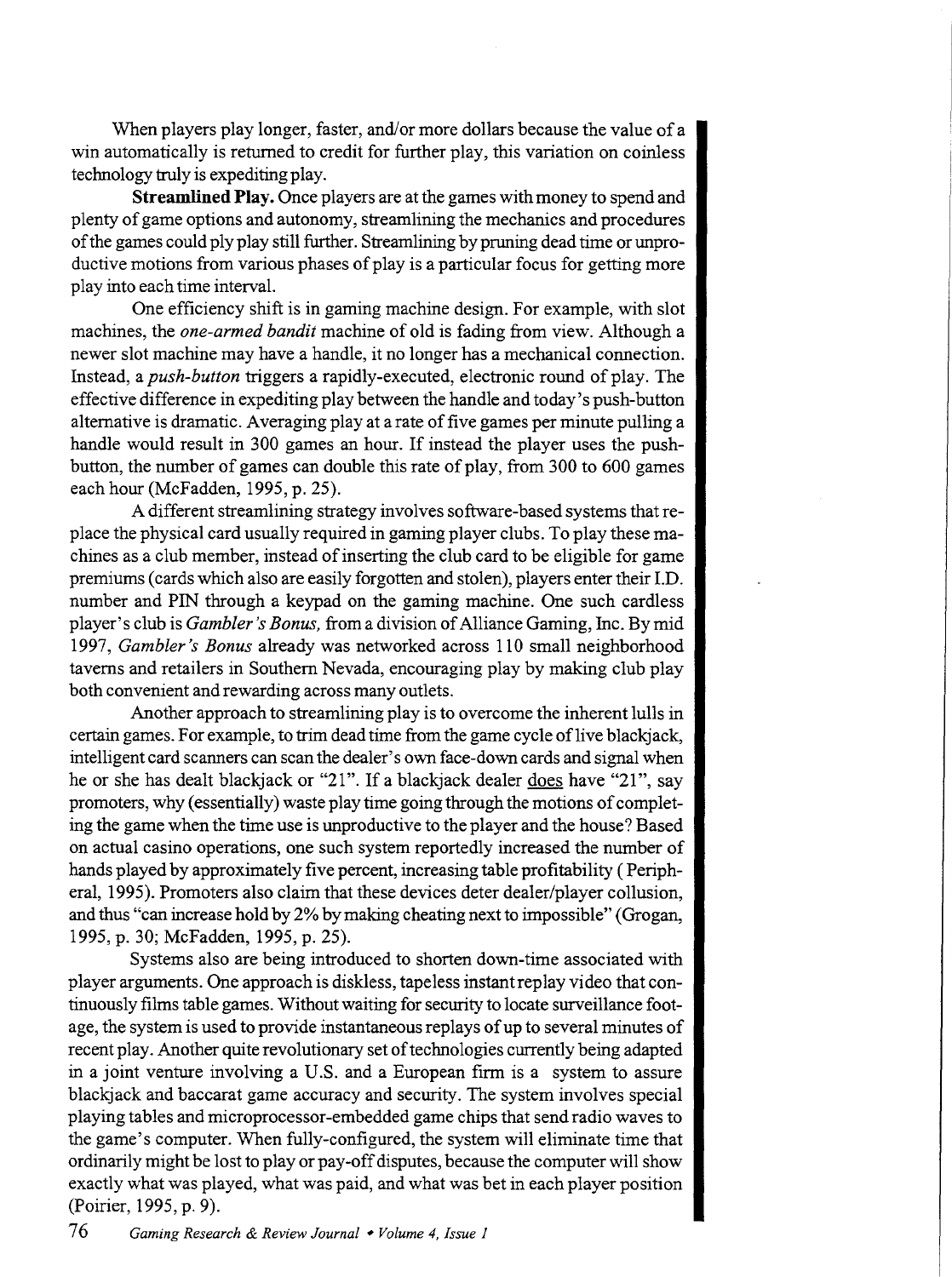#### *A Typology of Technology Applications to Expidite Gaming Productivity*

Finally, other interface accouterments aid play efficiency and attractiveness by a variety of means. New touch-screen video systems that are more responsive than earlier models promise to boost the pace of play up a notch. Also, sometimes players need coaching on system use, as could be the case for those who are new to video poker, or those who are accustomed to conducting race-betting transactions at the race window rather than on self-serve terminals. To prompt play in such cases, new on-line, self-service terminal systems include bet-guiding prompts designed to help players make choices and to complete each bet quickly, freeing them to bet again. As another avenue to facilitate play, several systems, including racetrack betting systems, now are available in the U.S. that allow users to choose from several languages (e.g., English, Spanish) as the interface language for menus and prompts.

### **Summary**

This investigation of existing and emerging gaming products, services, and technologies revealed that a recurring theme for gaming operators is technologies to expedite play. Because a gaming operation's house advantage should find its most favorable expression in huge numbers of wagers, ultimately more play should result in more profit. Until recently, gaming settings often necessitated that would-be players come to a particular place to gamble, wait idly for services, and remain subject to imposed gaming processes and tempos. This is changing as today' s gaming managers are implementing technologies and products which, collectively, permit- and in some cases nurture- fulfilling traditional play needs and desires locally, quickly, and with added services for players.

This paper has distilled these means of expediting play into a typology consisting of two inter-related themes. Under the first theme, *technologies supporting services to keep players playing,* four technology sub-categories are proposed: more effectively accommodating hospitality services; seamlessly facilitating bank withdrawal and credit transactions on the gaming floor; simplifying other transactions; and keeping players out of unproductive queues. Under the second main theme, *game technologies promoting optimum play,* the sub-categories focus on removing from play as much dead-time as possible, as well as on expanding game locations, game choices, player control over game operations, and wagering alternatives to individual coins. The extent to which gaming managers can expedite play activity to a level beyond what it otherwise might have been, is the potential profit edge offered by the technology applications within this typology.

### **References**

Albertson, Kim.(1994). Coin and currency handling systems. *Gaming Products* & *Services, 2* (11), 19-24.

Carretta, Rich. (1997, August 26, 27). From an interview by the author with Mr. Carretta, currently and for the past 18 years with the New Jersey Division of Gaming Enforcement.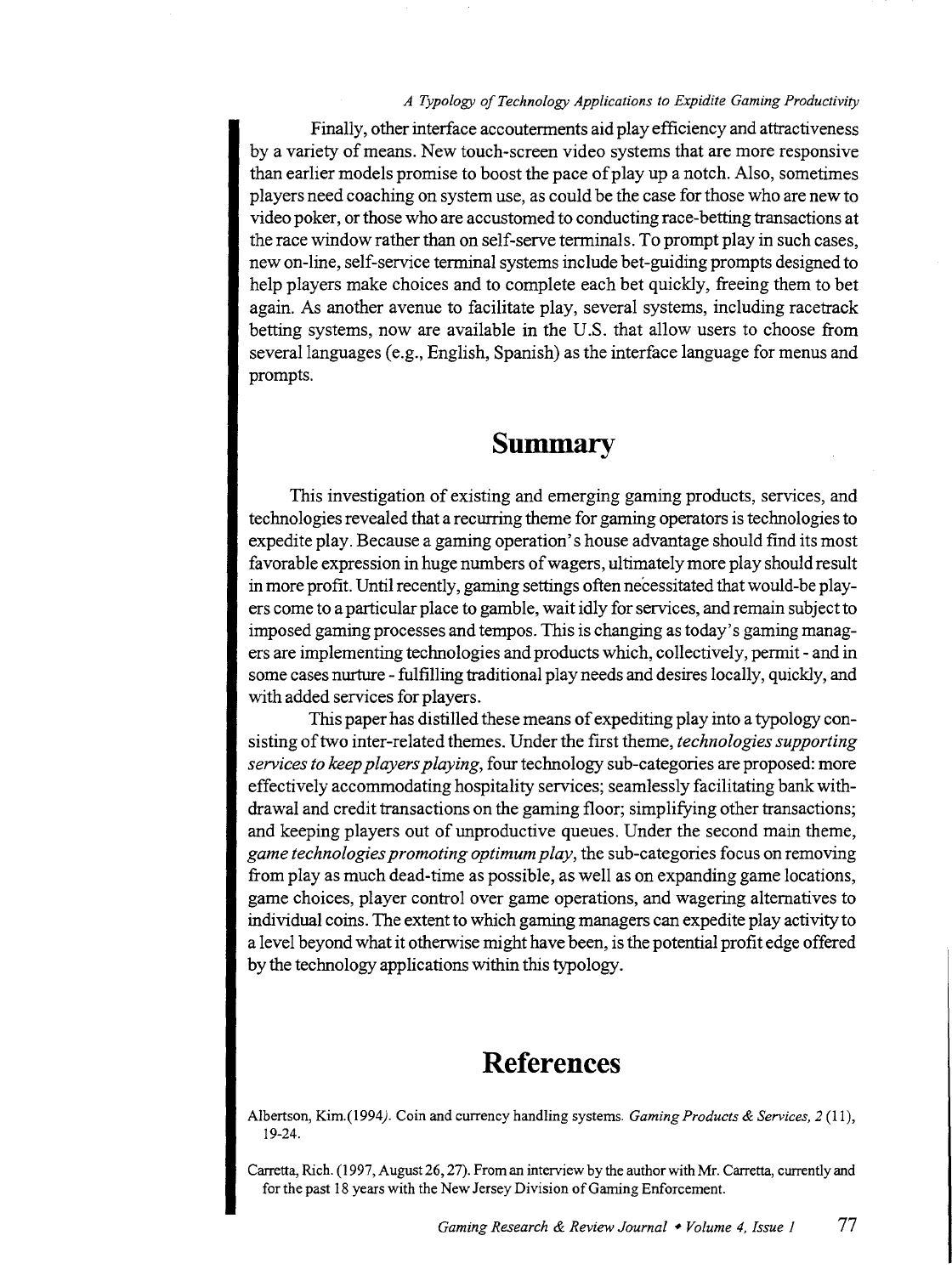- Cook, Roy & Laura Yale. ( 1994). Changes in gaming and gaming participants in the United States. *Gaming Research and Review Journal, I* (2), 15-24.
- Doocey, Paul. (1994). Truck stops enter the gaming fast lane. *International Gaming* & *Wagering Business, 15* (10), 51-54.
- Doocey, Paul. (1995a). If people won't come to the lottery ... then bring the lottery to the people. *International Gaming* & *Wagering Business, 16* (3), 38, 40.
- Doocey, Paul. (1995b). Tracks: not just racing anymore. *International Gaming & Wagering Business 16,* (1), 30, 32, 34.
- Farrell, Christopher, Michael Mandel & Joseph Weber. (1995, October 9). Productivity to the rescue. *Business Week,* 134-146.
- Friedman, Bill. (1982). *Casino management* (revised, enlarged ed.). Secaucus, NJ: Lyle Stuart, Inc.
- Gale, Gregg. ( 1997, August 26). From an interview by the author with Mr. Gale, Audit Chief for the Nevada State Gaming Control Board.
- Grogan, Stephen. ( 1995, March). Laughlin at the crossroads. *Grogan Casino Report, 5* ( 6), 14+.

Gros, Roger. (1995). Turning the tables. *Casino Player, 6* (6), 18.

- In-flight gambling grounded. (1995). *EuroSlot: the International Coin-Operated Machine Journal, 4* (12), 84, 88.
- JTech, Inc. (1995). Patron Pager product literature sheet. Address 2029 N. Dixie Hwy, Pompano Beach F. 33060.
- Keck, Freddy. ( 1997, August 25). From a telephone interview by the author with the co-owner of Skinny Dugan's tavern in Las Vegas, Nevada
- Kelly, Judi. (1997). Technology Aussie style. *International Gaming* & *Wagering Business, 18* (8), 63-67.
- Langen, Robert.(1993, May). Betting on high technology. *IDSystems: The Magazine of Automated Data Collection, 13* (5), non-paginated reprint.
- Martell, Luther. (1995). Helping customers access and transfer funds. *Gaming Products* & *Services, 3* (4), 21-26.
- McFadden, Tim. (1995). Slots make players happy! *Gaming Today, 20* (12), I, 25.
- McQueen, Patricia. ( 1995). Simulcasting is becoming a matter of course. *International Gaming* & *Wagering Business, 16* (3), 60-62.

More tracks benefit from video poker machines. (1995). *Gaming Today, 20* (12), 21.

- Motu, Nick. ( 1994 ). Acceptors, validators and comparators: More for the buck. *Gaming Products* & *Services, 2* (9), 16-23.
- Ortiz, Darwin. (1992). *On casino gambling.* Secaucus, NJ: Carol Publishing Group.
- Parets, Robyn Taylor. (1995, October). Net advantage. *International Gaming* & *Wagering Business, 16* (10), 104, 106.
- Peripheral Dynamics, Inc. (1995). SCAN JACK product data sheet. Corporate Office: 5150 Campus Drive, Plymouth Meeting, PA 19462-1197 USA.

78 *Gaming Research* & *Review Journal* \* *Volume 4, Issue 1*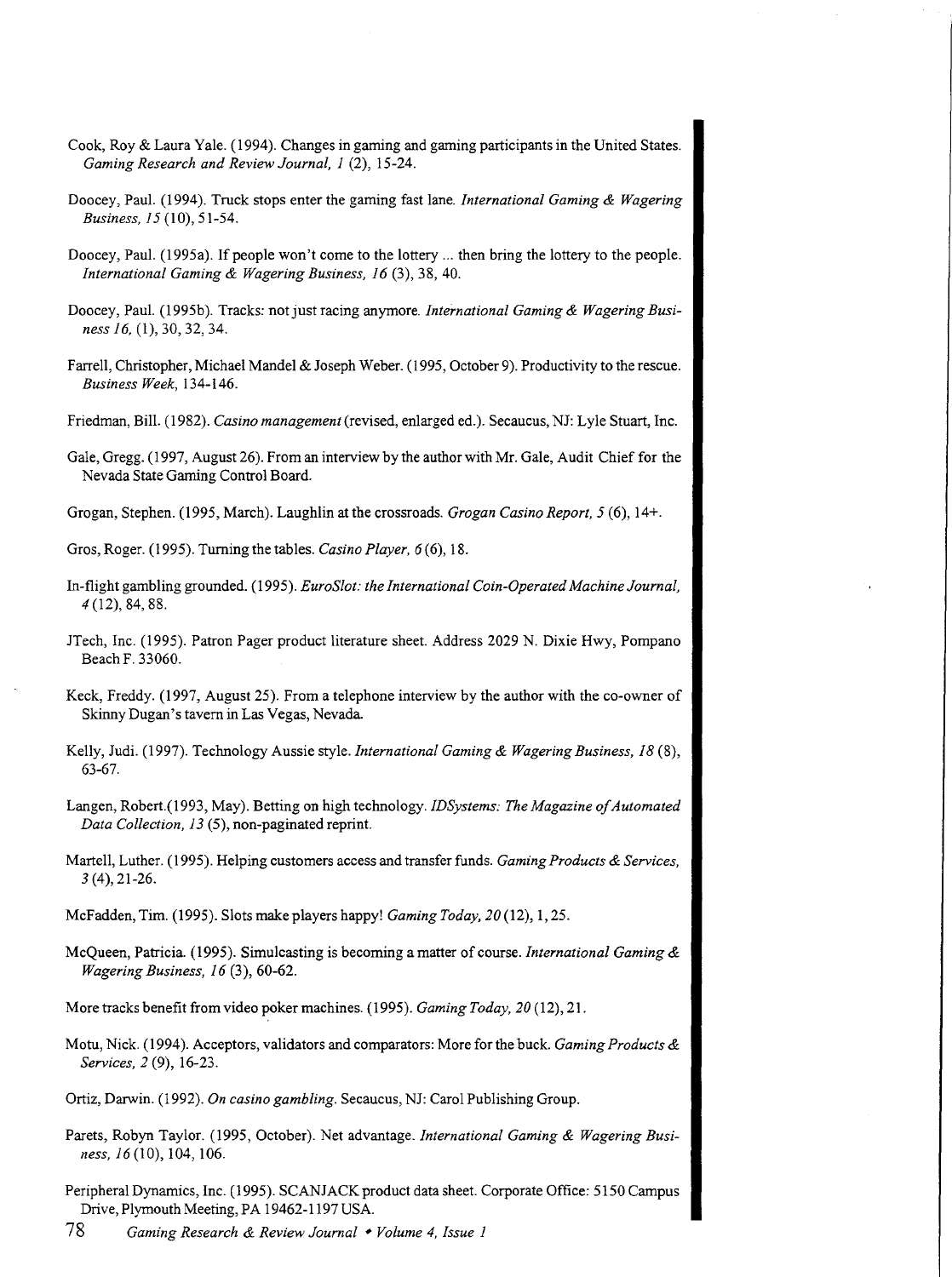Poirier, Ray. (1995). Mikohn developing into gaming's fastest growing firm. *Gaming Today*, 20(12), 25.

- Stanfield, Rick. (1995). R<sub>y</sub> for better guest service: Technology plus an open mind. *CKC Report: The Hotel Technology Newsletter, 12* (1), 13-14. (CKC is an acronym for Chervenak, Keane & Company, Inc., New York.]
- Williams, Kevin. (1994). Is new technology shaking the structure of the industry? *EuroSlot: The International Coin-Operated Machine Journal, 4* (12), 72-76.
- Yoshihashi, Pauline. (1995). Craps, casinos lose: The once-hot game runs out ofluck. *The Wall Street Journal, Western Edition, 132* (62), AI, A8.

### **Endnote**

1 Per Nevada Revised Statute 463.3557, Nevada banks may not authorize the transfer of money from a customer's credit card *directly* to a table game or gaming machine. However, the transaction is not considered direct when it is handled by a casino employee, even one standing nearby. Since a very controversial April 1997 regulatory change, Atlantic City casino players now are permitted to obtain credit *directly* from their credit cards at game-side (Carretta, 1997; Gale, 1997).